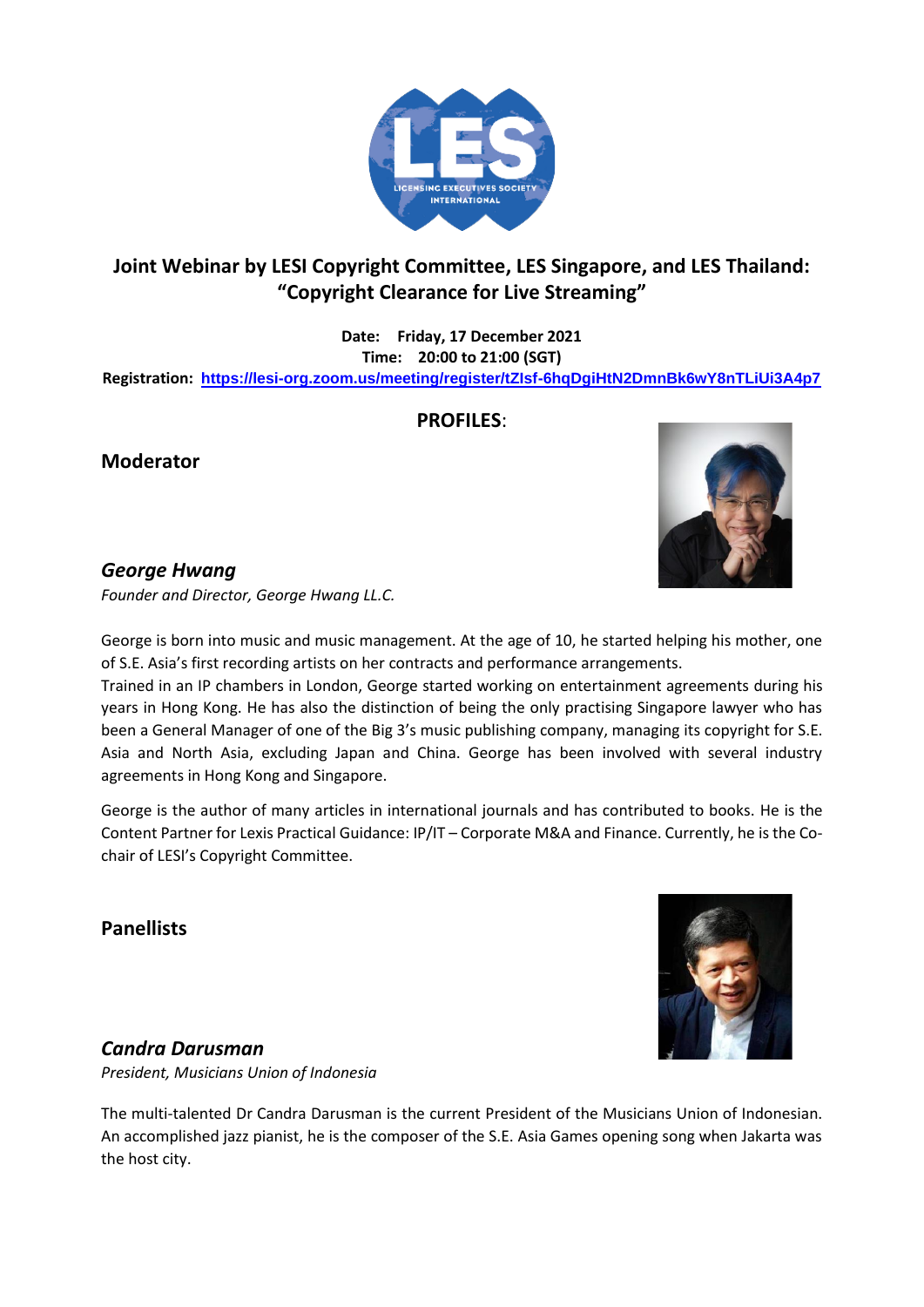Graduated from the University of Indonesia, Mr. Darusman taught at his alma mater before branching off to pursue his other interests. He is the first CEO of Indonesia's first Collective Management Organisation (CMO). Just prior to his retirement, he held a position with WIPO Singapore Office.

From 1986 to 1991 he served as Director to the Indonesian Guild of Composers. From 1994 to 1996 he was appointed as a member of the Indonesian National Copyright Council by presidential decree. He served as Director of the Indonesian Musicians Cooperative (KOSMINDO), a small and medium enterprise cooperative with the task of seeking venture capital for artist-entrepreneurs. During the same period Mr. Darusman was also an active member of the Anti-Piracy Coalition of the Indonesian copyright industries.



# *Siriyah Boonyatikarn*

*General Manager, Music Copyright Thailand Co., Ltd.*

When it comes to collective copyright management, Ms. Siriyah is a veteran. A holder of MBA from Strayer College, Washington DC, USA., she has worked on collective management of music for almost 20 years. She is the current the General Manager of Music Copyright Thailand (MCT).

Before heading MCT, Nit as she is often endearing addressed, was a General Manager of Phonorights Thailand Co., Ltd. This is an entity which manages the collective rights of sound recordings. She has also been the General Manager of MPC Music Co., Ltd., a company which manages both musical works and sound recordings.

Unlike many other collective management organisations in Thailand, MCT is a Not-For-Profit CMO. It aims to collaborate with interested parties to develop Thailand's best practices in music copyright management. One of its main foci is operational transparency. MCT presently maintains a global network of 51 composer organizations, spanning 97 countries. It is the only music creator organization in Thailand that is recognized as a member of The International Confederation of Societies of Authors and Composers (CISAC).



## *Roger Zimmermann*

*Professor, National University of Singapore (NUS)*

Roger Zimmermann is a professor of Computer Science in the School of Computing at the National University of Singapore (NUS). He is a key investigator with the Grab-NUS AI Lab, and he was previously a deputy director with the Smart Systems Institute (SSI) and a co-director of the Centre of Social Media Innovations for Communities (COSMIC). He received his M.S. and Ph.D. degrees from the University of Southern California in 1994 and 1998, respectively.